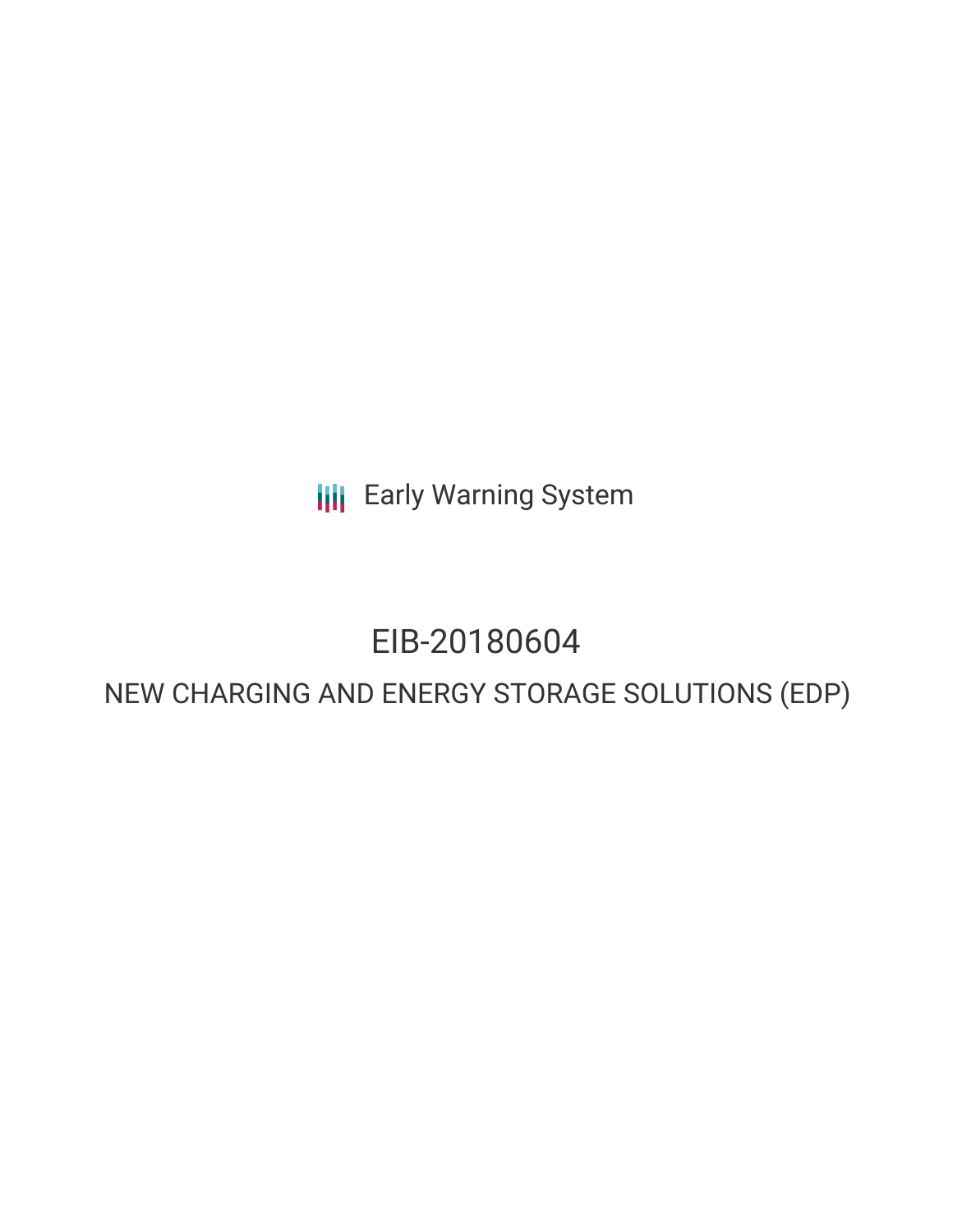#### **Quick Facts**

| <b>Countries</b>               | France, Germany, Netherlands   |
|--------------------------------|--------------------------------|
| <b>Financial Institutions</b>  | European Investment Bank (EIB) |
| <b>Status</b>                  | Proposed                       |
| <b>Bank Risk Rating</b>        | U                              |
| <b>Borrower</b>                | THE MOBILITY HOUSE AG          |
| <b>Sectors</b>                 | Energy                         |
| <b>Investment Type(s)</b>      | Loan                           |
| <b>Investment Amount (USD)</b> | $$16.36$ million               |
| <b>Loan Amount (USD)</b>       | \$16.36 million                |
| <b>Project Cost (USD)</b>      | \$33.80 million                |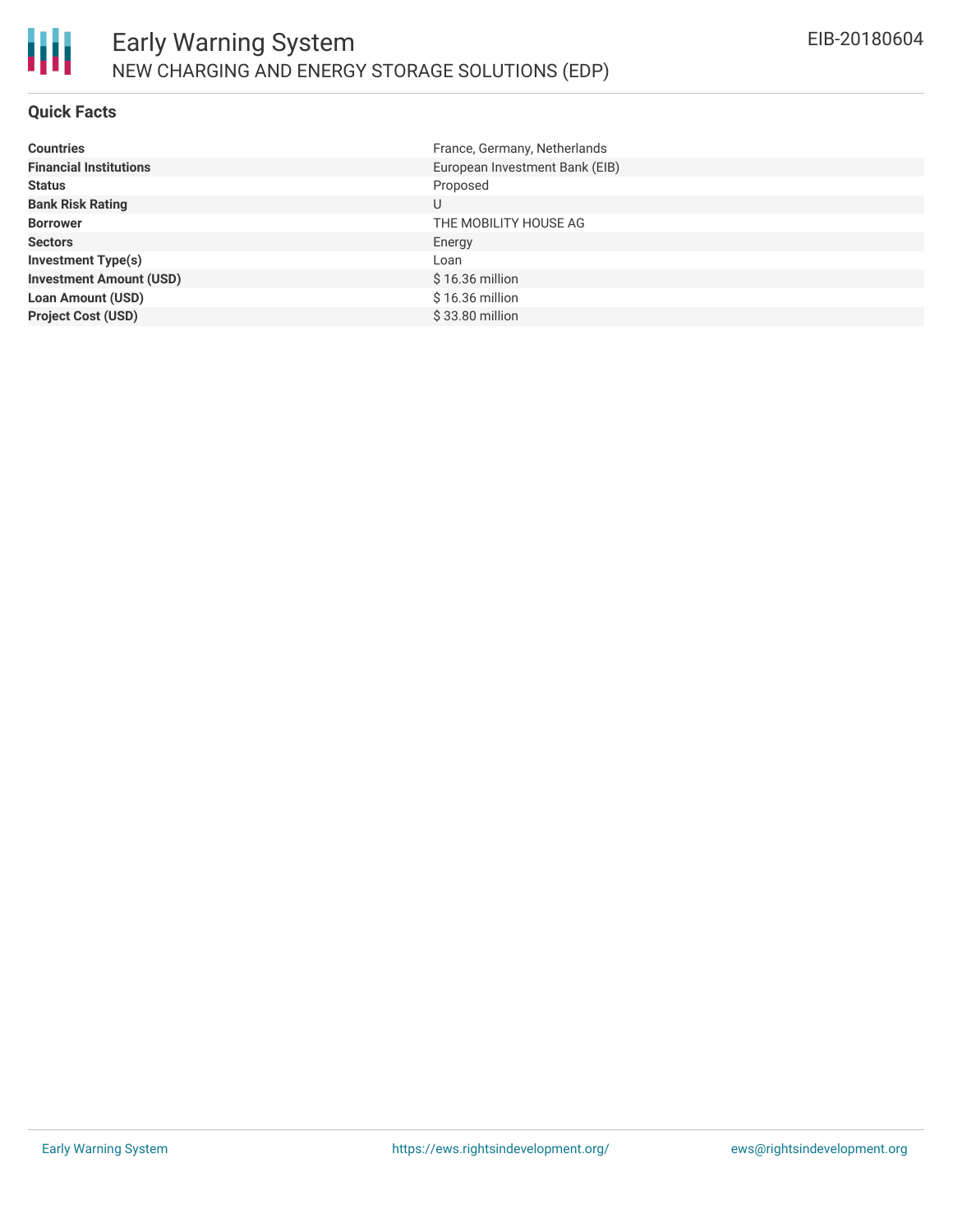



#### **Project Description**

According to EIB website, it aims to finance the growth of the company in the energy storage and vehicle-to-grid sectors in the period 2020-2023. The company provides innovative charging and energy storage solutions for the mobility and energy industries. Its proprietary technology digital platform allows the integration of electric vehicles (EVs) into the power grid to charge and discharge their batteries along with stationary battery storage assets.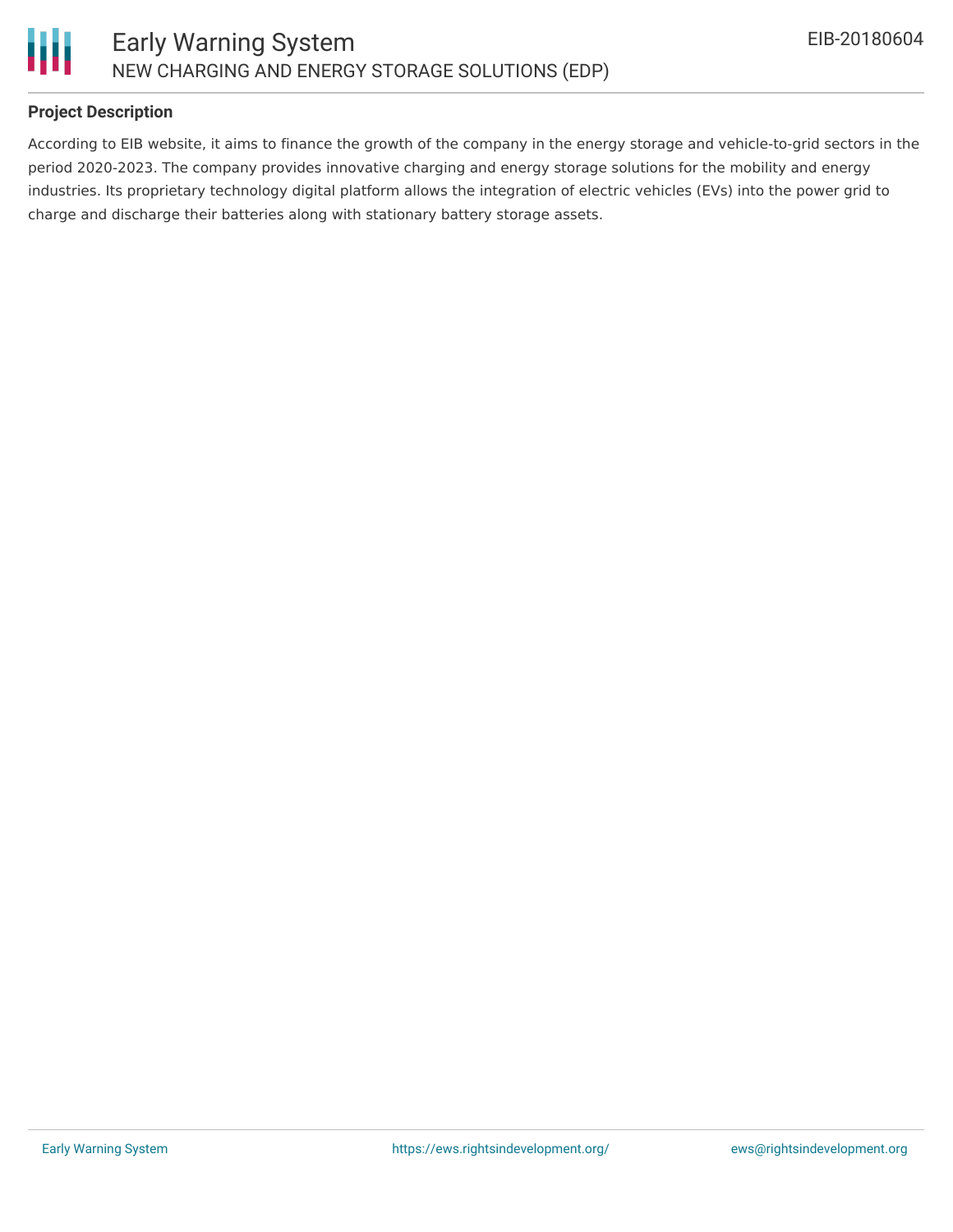

#### **Investment Description**

European Investment Bank (EIB)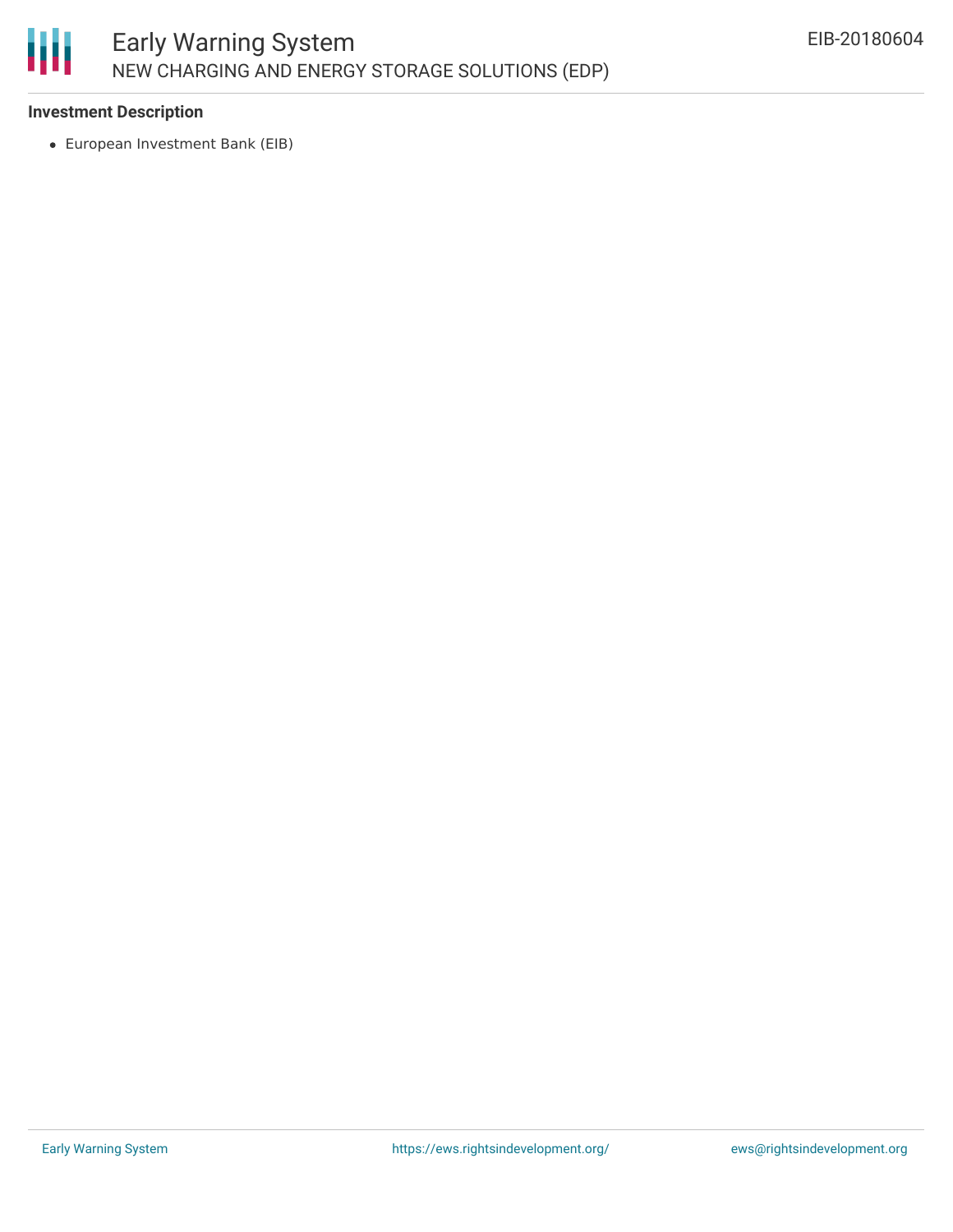

### Early Warning System NEW CHARGING AND ENERGY STORAGE SOLUTIONS (EDP)

| <b>Private Actor 1</b> | <b>Private Actor</b><br>1 Role | <b>Private Actor</b><br>Sector | <b>Relation</b> | <b>Private Actor 2</b>    | <b>Private Actor</b><br>2 Role | <b>Private Actor</b><br>2 Sector |
|------------------------|--------------------------------|--------------------------------|-----------------|---------------------------|--------------------------------|----------------------------------|
| $\sim$                 |                                | $\sim$                         | $\sim$          | Mobility House AG/Schweiz | Client                         | $\sim$                           |